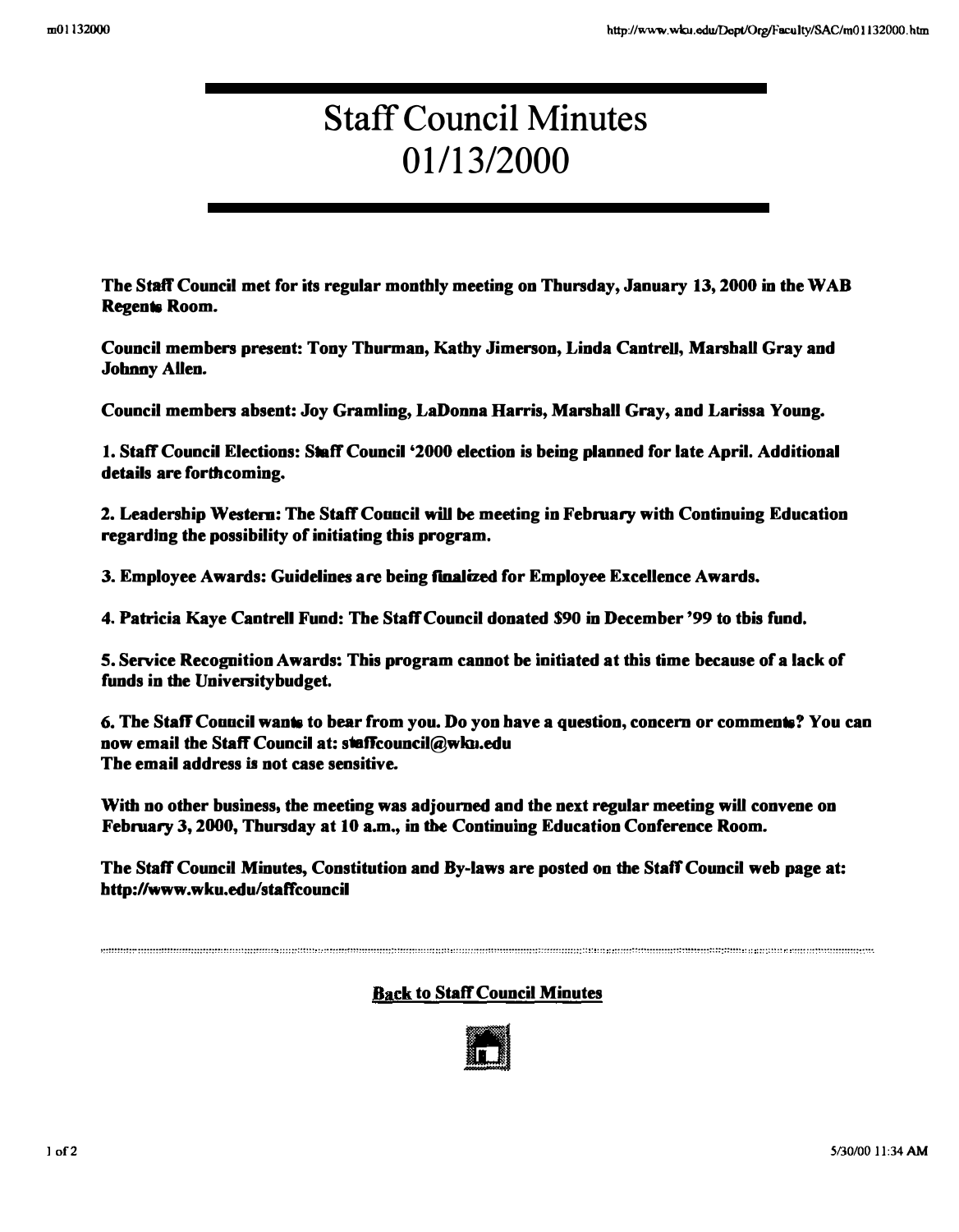# Staff Council Minutes 02/0312000

The Staff Council met for its regular monthly meeting on Thursday, February 3, 2000 in the South Campus Board Room 110.

Council members present: Tony Thurman, Kathy Grover-Jimerson, Linda Cantrell, Johnny Allen, Joe Keith, LaDoona Harris, and Debby Gabbard.

Council members absent: Joy Gramling, Marshall Gray, and Larissa Young.

1. Staff Council Elections: The 2000 Staff Council election has been set for April 20, 2000 from 9-11a.m .. in Garrett

Conference Center and from 1-3 p.m. in Downing University Center. A memo and nomination form will be mailed out to staff on Marcb 24th. The deadline for nominations is March 31. The memo will contain alI criteria (or nominating and running (or a Council seat.

2. Leadership Western: The Department of Continuing Education and Outreach Programs presented a proposal and overview of a Leadership Western Program. The discussion covered the goals, structure, budget, and the purpose of such a program at  $WKU$ . A joint recommendation to begin this program will be made to the President's Administrative Council from the Staff Council and the Continuing Education Department.

3. Employee Awards: The finalization and approval of these awards bas been postponed until the March meeting. The subcommittee appointed to finalize the awards criteria had been unable to meet since the last Council meeting.

4. Good Friday: The University presently has 16 paid bolidays compared to 11 or 12 paid bolidays for other universities. At this time no provision for Good Friday will be added to the holiday schedule.

5. Privatization of Facilities Management: The Council had requested an update on the Maniott Facilities Management contract status (rom Dr. Ransdell earlier in tbe month. Dr. Ransdell reported that the issue of renewal was being pursued. The Council has asked John Osborne to keep tbem up to date on the status of this contract renewal.

6. Sick Leave Policy: Tbe Department of Human Resources will look into ensuring that tbe Sick Leave Policy is consistent university wide, including the Facilities area. Presently, the policy is 10 consecutive days without a doctors written excuse.

7. Student aud Administrative Affairs: The Staff Council has received a request from President Ransdell for a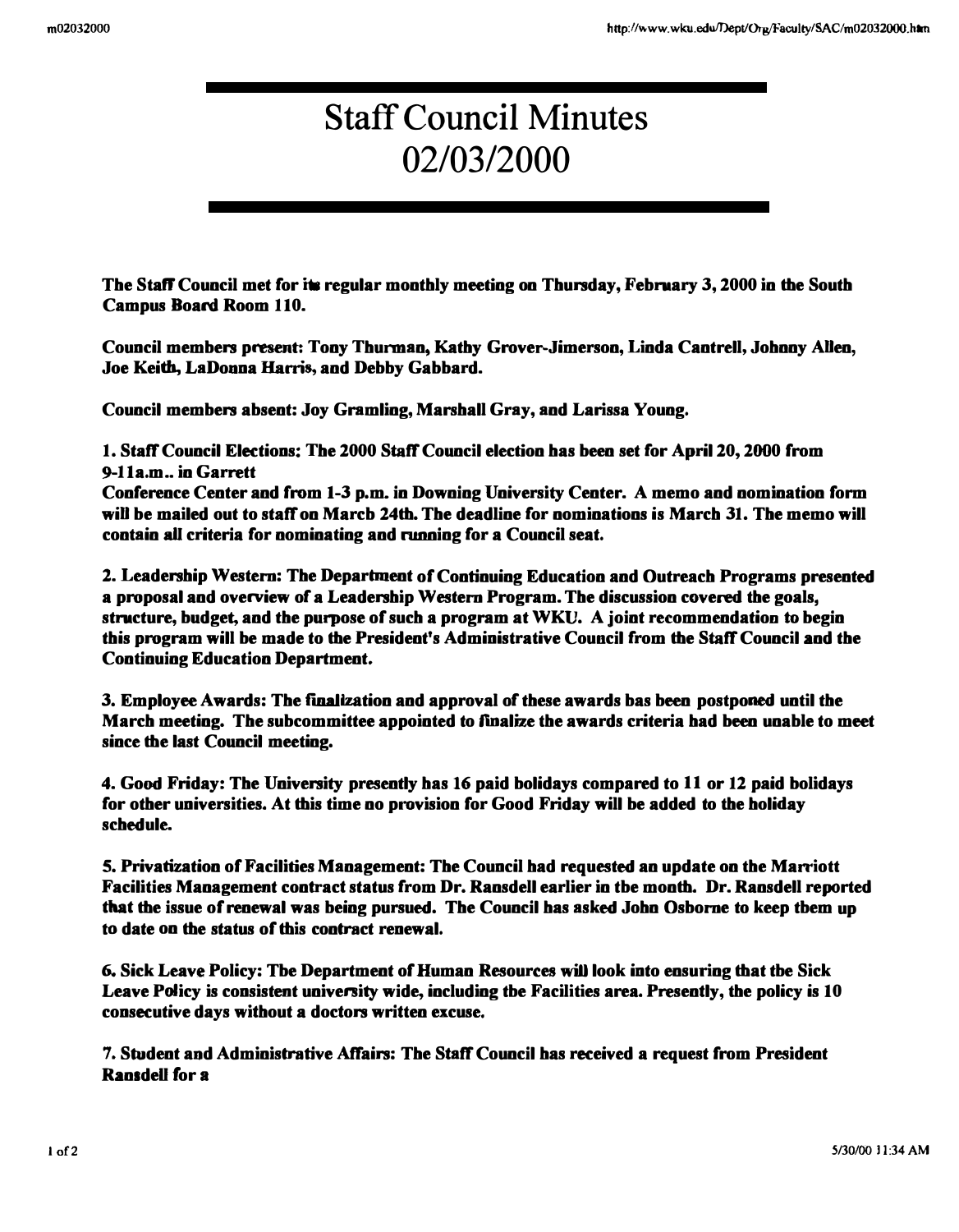# Staff Council Minutes 03/02/2000

The Staff Council met for its regular monthly meeting on Thursday, March 2, 2000 in the Facilities Management conference room, No. 1.

Council members present: Tony Thurman, Kathy Grover-Jimerson, Linda Cantrell, LaDonna Harris, Joy Gramling, Marshall Gray and Debby Smith.

Council members absent: Larissa Young, Joe Keith and Johnny Allen.

1. University Senate: A discussion concerning rotating a member from the Staff Council to serve as an ex-officio member of the Senate was approved by the Staff Council. In April the Staff Council will consider changing the by-laws to include verbage concerning representation on the University Senate.

2. Staff Excellence Awards: The Staff Council finalized and approved guidelines for the Staff Excellence awards. The proposal will be forwarded to the Director of Human Resources for implementation.

3. Shared, Medical-Leave Bank: The "Shared, Medical Leave" was finalized and unanimously approved by the Staff Council. The purpose of this program is to assist employees who have exhausted their accumulated medical leave due to a prolonged or catastropbic illness or injury. The Shared, Medical-Leave Bank will be effective upon approval by the President's Administrative Council.

4. Staff Council Elections: The 2000 Staff Council election has been set for April 20. 2000 from 9-11a.m.in Garrett

Conference Center and from 1-3 p.m. in Downing University Center. A memo and nomination form will be mailed out to WKU employees on March 15th. The deadline for nominations is March 31. The memo will contain all criteria for nominating and running for a Council seat. Currently there are 12 positions open. We encourage all to get involved.

5. Staff Regent Term Limits: Previous guidelines pertaining to the election of the Staff Regent (which is coming up soon) stated that a staff member could only run for the position for two consecutive terms, but then must sit out a term before running again. The Council voted to remove that language from the election guidelines thus removing term limits for the Staff Regent. The state statute does not impose term limits and most of the state universities do not have term limits

6. Staft'Regent Release Times: The Council is considering making a recommendation to Dr. Ransdell to formalize a policy that would ensure that the Staff Regent is given the necessary time away from the job to perform duties required by that position. We will continue this discussion at our next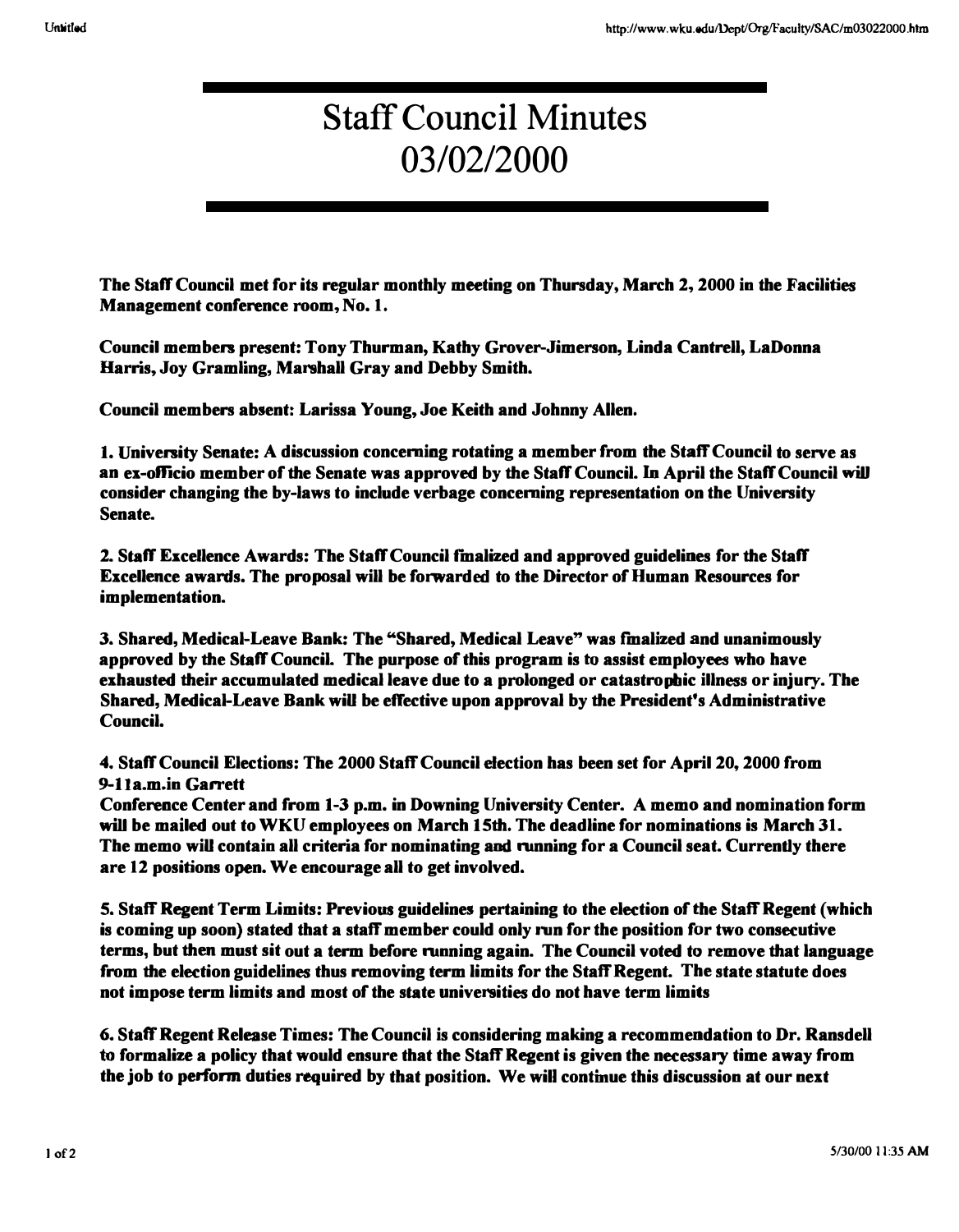representative to serve on the search committee for Vice President for Student and Administrative Affairs. LaDonna Harris will represent the Staff Council on this search committee.

8. Herald Article-Pay Raise Salary Pool: Tbe Staff Council was given an overview of the Healtb Insurance Assessment for the 1999 calendar year. Emphasis was placed on what will be done in tbe future to belp reduce costs. The Human Resources Manager stressed that "we have significantly more information regarding health service trends and patterns than we ever had previously. This information will be highly valuable as we construct future plan designs to meet the University's cost objectives and the bealth needs of our employees."

9. Sbared Medical Leave Medical Leave Bank: This policy is intended to provide a formal means whereby an eligible employee may donate up to five (5) days of accumulated medical leave to the Medical Leave Bank. Tbe purpose of this program is to assist employees wbo have exhausted their accumulated medical leave due to a prolonged or catastropbic illness or injury. The Human Resourees Manger presented to the Staff Council a draft policy concerning the Medical Leave Bank. The Council will vote on this draft policy at the March Council meeting. Tbe Medical Leave Bank will be effective upon

approval by the President's Administrative Council.

, ................••.• ,., ..................... ................ , ...... .............

•..... , .....•............

With no other business, the meeting was adjourned and the next regular meeting will convene on March 2, 2000, Thursday at 10 a.m., in the Facilities Conference Room.

The Staff Council wants to bear from you. Do you have a question, concern or comments? You can now email the Staff Council: staffcouncil@wku.edu

Tbe Staff Council Minutes, Constitution and By-laws are posted on the Staff Council web page at: http://www.wku.edu/staffcouncil

### Back to Staff Council Minutes

....................• , ..... ··············0····0·0·· .........•..........................................

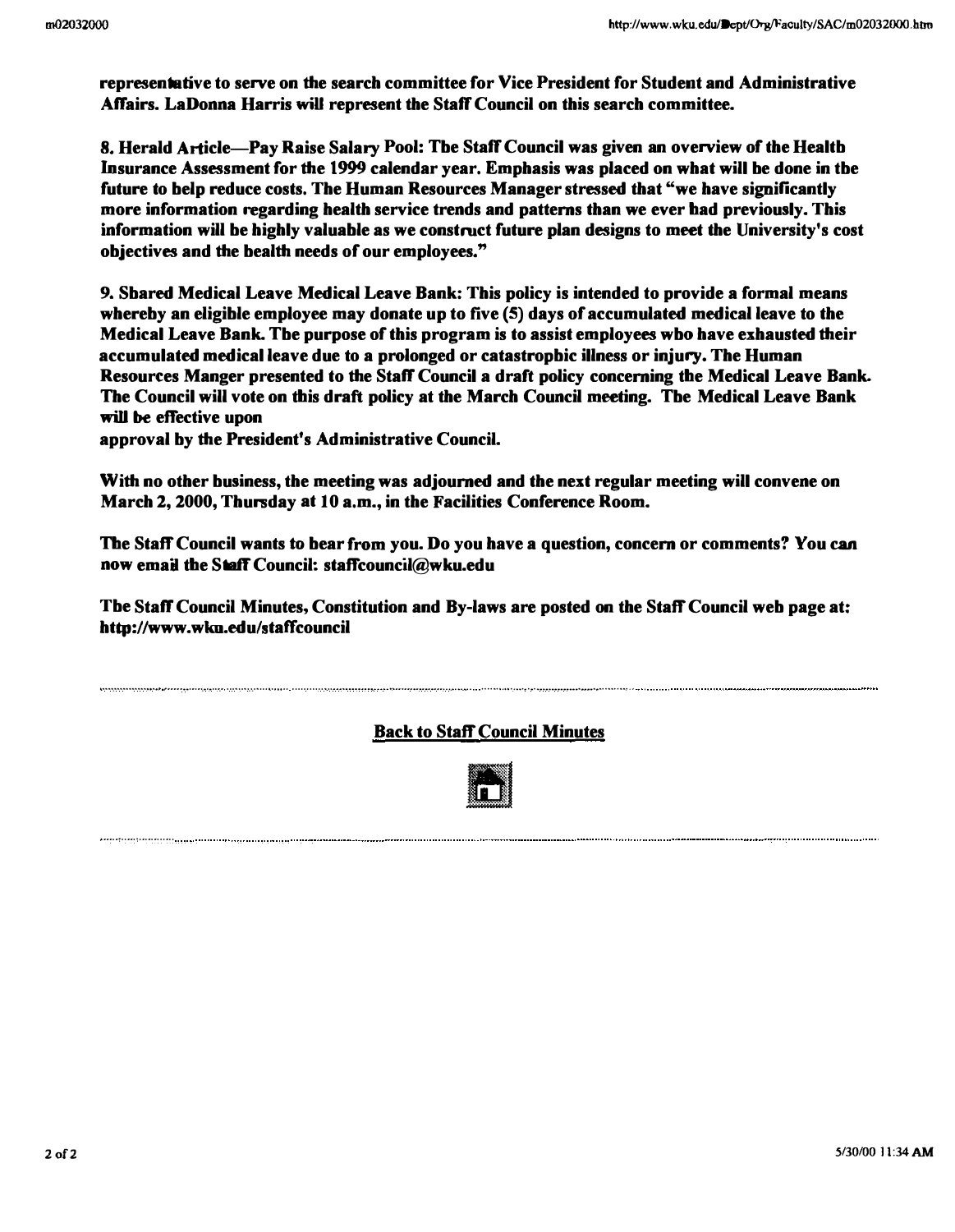Subject: Staff Council minutes of April meeting Resent-From: Staff-AIl@wku.edu Date: Mon, 10 Apr 2000 16:48:20 -0500 From: "Joy Gramling" <Joy.Gramling@wku.edu> Organization: Western Kentucky University Internal To: Staff-All <Staff-AIl@wku.edu>

The staff council met for its' regular monthly meeting on Thursday April 6 at 10 a.m. in DUC room 226. Members present were: Johnny Allen, Linda Cantrell, Debby Smith, Joy Gramling, Marshall Gray, LaDonna Harris, Joe Keith and Tony Thurman. Kathy Jimmerson (part time representative) was absent.

1. Staff Council election: A memo will be sent out soon to announce the candidates for Staff Council, polling locations and times. The memo was read and approved with a few changes. One notable change is that the Secretarial/Support Personnel category now has 4 positions to be filled due to a recent resignation. The election will be held April 20th in Garrett lobby from 9 a.m. to 11 a.m. and DUC lobby from 1-3. More information will be coming in the mail soon.

2. Dates have now been set for the Staff Regent election. Human Resources will begin accepting nominations for Staff Regent on May 8th. Nominations will close on May 22nd. Staff Regent election and forum guidelines will then be sent to all candidates. The deadline for the return of statement of compliance forms (compliance with election and forum guidelines) will be June 12th. A candidate forum will be scheduled on Monday June 12th and the election will be held on Tuesday, June 13th. The times and locations for the forum and the election will be announced in a mailing to all staff, including a runoff election if it is necessary.

3. For the past two years the Staff Council has participated in a day long retreat. This year's retreat will be held on June 1st, at a place yet to be determined. All newly elected members will be invited to attend. Some suggested agenda items are:

- orientation for new members
- election of officers for the coming year
- review new Human Resource policies
- discussion Staff Council's position on privatization
- Fall Break Brunch standing committees
- release time for Staff Regent

continuing concern of staff in the KTRS retirement system

about sick leave

4. The next meeting of the Staff Council will be May 4th.

With no other business to be addressed, the Council adjourned at 12 noon.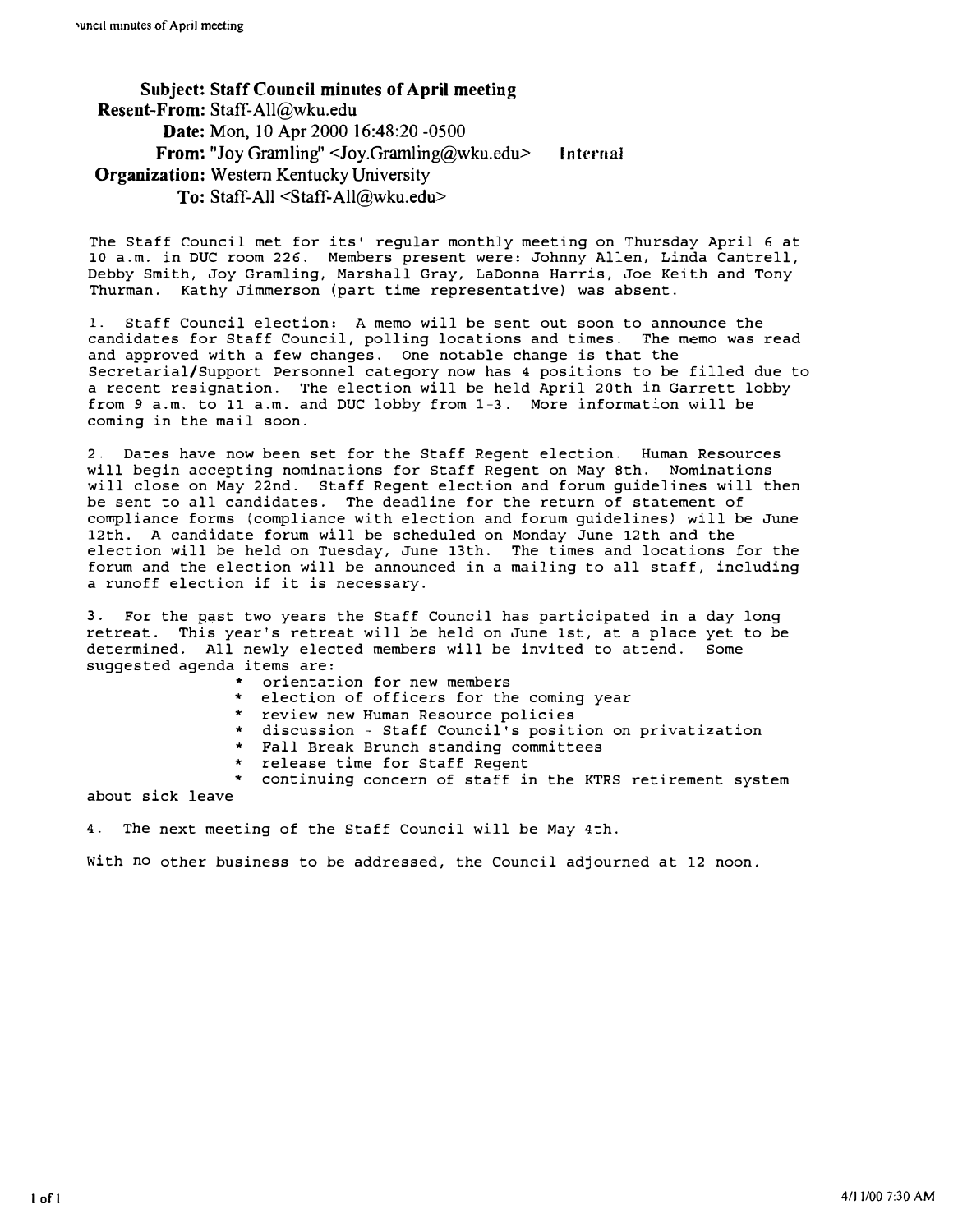Subject: May-2000 Staff Council Minutes Resent-From: Staff-AIl@wku.edu Date: Thu, 18 May 2000 08:16:26 -0700 From: "Kathy Grover" <Kathy.Grover@wku.edu> Internal Organization: Western Kentucky University To: Staff-All <Staff-All@wku.edu>

The Staff Council met for its regular monthly meeting on Thursday. May 4, 2000 in the Wetherby Administrative conference room.

Council members present: Tony Thumnan, Kathy Grover-Jimerson, LaDonna Harris, Joy Gramling, Marshall Gray and Debby Smith, Joe Keith and Johnny Allen.

I. Staff Regent Elections: The election is June 13th. Staff Regent nominations will be accepted until May 22, 2000. A candidate forum is tentatively scheduled on Monday, June 12 and more details will be forthcoming.

2. Tuition Discount for Dependent Children: The Staff Council is taking a closer look at the tuition discount for dependent children.

3. June Retreat: The Staff Council will meet at Basil Griffin Park from 8:30 a.m. All elected members of the Council are invited. Some of the items that the Council will be discussing: the Staff Council Bylaws, Staff Regent Election, Staff Regent candidate and forum guidelines, Release Time for Staff Regent, Staff council officer election.

With no other business, the meeting was adjourned and the next regular meeting will convene on June 1, 2000, Thursday at 8:30 a.m. at Basil Griffin Park.

The Staff Council wants to hear from you. Do you have a question, concern or comments? You can now email the Staff Council: staffcouncil@wku.edu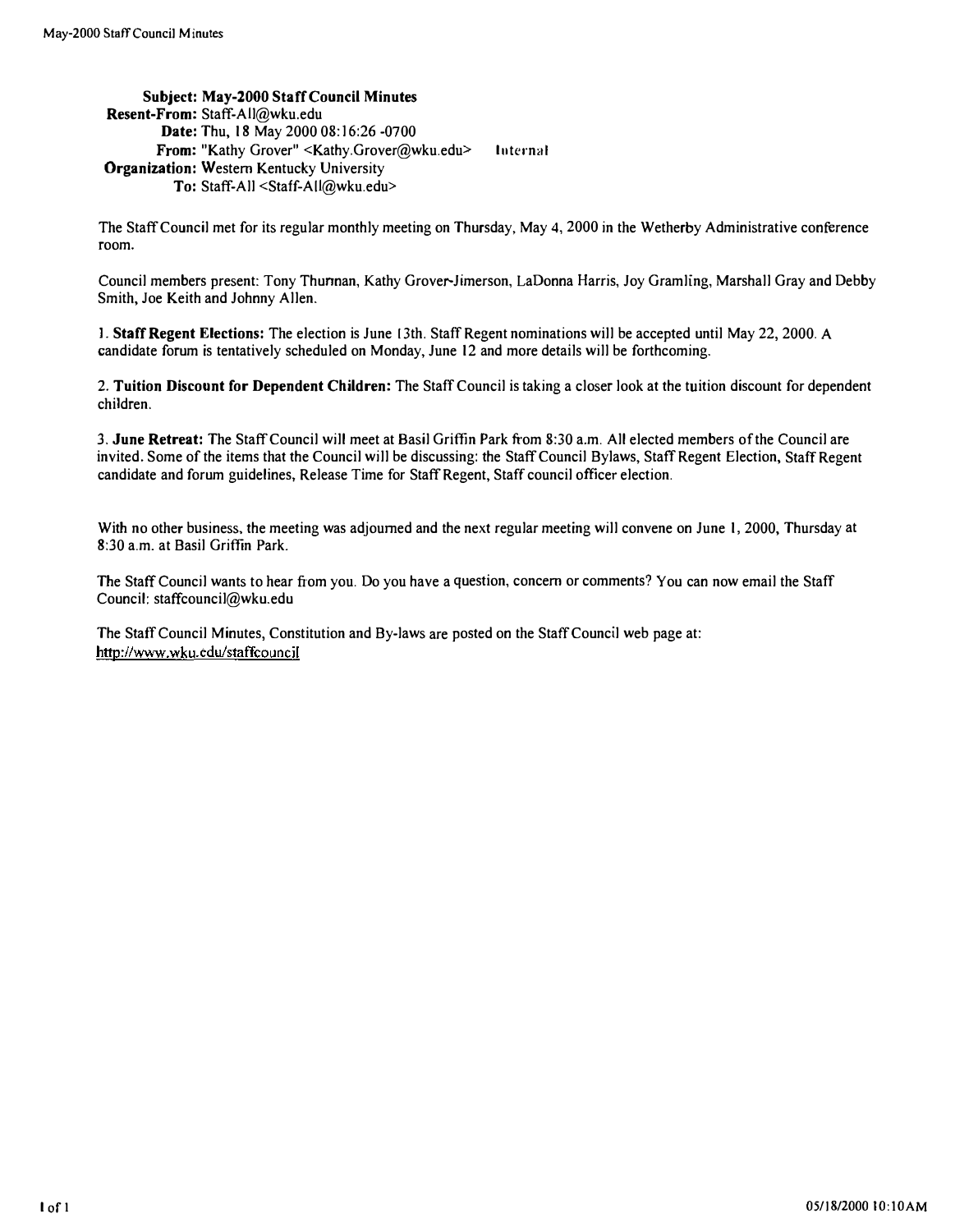Subject: Staff Council Minutes (July, 2000) Resent-From: Staff-All@wku.edu Date: Thu, 08 Jun 2000 15:29:53 -0700 From: "Kathy Grover" <Kathy.Grover@wku.edu> lnternal Organization: Western Kentucky University To: Staff-All <Staff-All@wku,edu>

The Staff Council met for its Summer Retreat on Thursday, June 01, 2000 at Basil Griffin Park from 8:30 a.m. to 4:30 p.m.

Council members present: Tony Thurman, Kathy Grover-Jimerson, Joy Gramling, Marshall Gray, Debby Smith, Joe Keith and Johnny Allen.

New member present: Carolyn Hunt, Jim Ramge, Dale Lamastus, Teresa Dunning, Dina Bessette, Brenda Keith, and Phyllis Reed.

1. New Member Orientation; Joy Gramling welcomed the new members to the Staff Council.

Joy discussed the Staff Council by-laws, constitution, past, present and future goals and accomplishments. A hearty welcome to all our new members and sincere thanks to our outgoing members, LaDonna Harris, Joe Keith, Debby Smith and a special thanks to our past chairman, Linda Cantrell. For a list of 2000-2001 council members, please click on the Staff Council web page at: http://www.wku.edu/staffcouncil

2. Staff Regent Elections: The election is June 14th. The two candidates are: Tony Thurman, Exhibits Technician, Library Special Collections and Howard Bailey, Associate Vice President and Dean, Student Life. You are invited to attend a candidate forum on Monday, June 12, 2000, at 10:00 a.m. in the Garrett Conference Center Auditorium (Room 103). Each candidate will be permitted to speak five minutes to introduce themselves and make an opening presentation. This will be followed by a question and answer period where you may present questions to each candidate. Responses will be limited to one minute for each nominee responding to a question. Each candidate will have three minutes to make a closing statement. The election will be held Wednesday, June 14, 2000, from 9:00 a.m. to 11:00 a.m. in the lobby of the Garrett Conference Center and from 1:00 p.m. to 3:00 p.m. in the lobby of the Downing University Center. The Staff Council will conduct the forum and the election. If you will not be on campus the day of the election, you may vote by absentee ballot in the Department of Human Resources June 7, 2000, through June 13, 2000; 8:00 a.m. through 4:00 p.m. If you have any questions regarding the election process, please contact Marshall Gray, ext. 6185 or any member of the Staff Council members.

3. Tuition Discount for Dependent Children: The Staff Council is taking a closer look at the tuition discount for dependent children and will continue to research this issue. However, the Staff Council is in full agreement that the form should be changed in Human Resources as to whom qualifies as a dependent child.

4. Staff Salaries: The Staff Council met with Tony Glisson, Human Resources Director, to discuss the University's strategic plan to recruit and retain personnel. Tony addressed the issue of gradually bringing staff salaries up to current market level. The University's Benefit Package was also addressed briefly as compared to other benchmark schools. The Human Resources Director will be invited again for an on-going discussion of these issues. Also the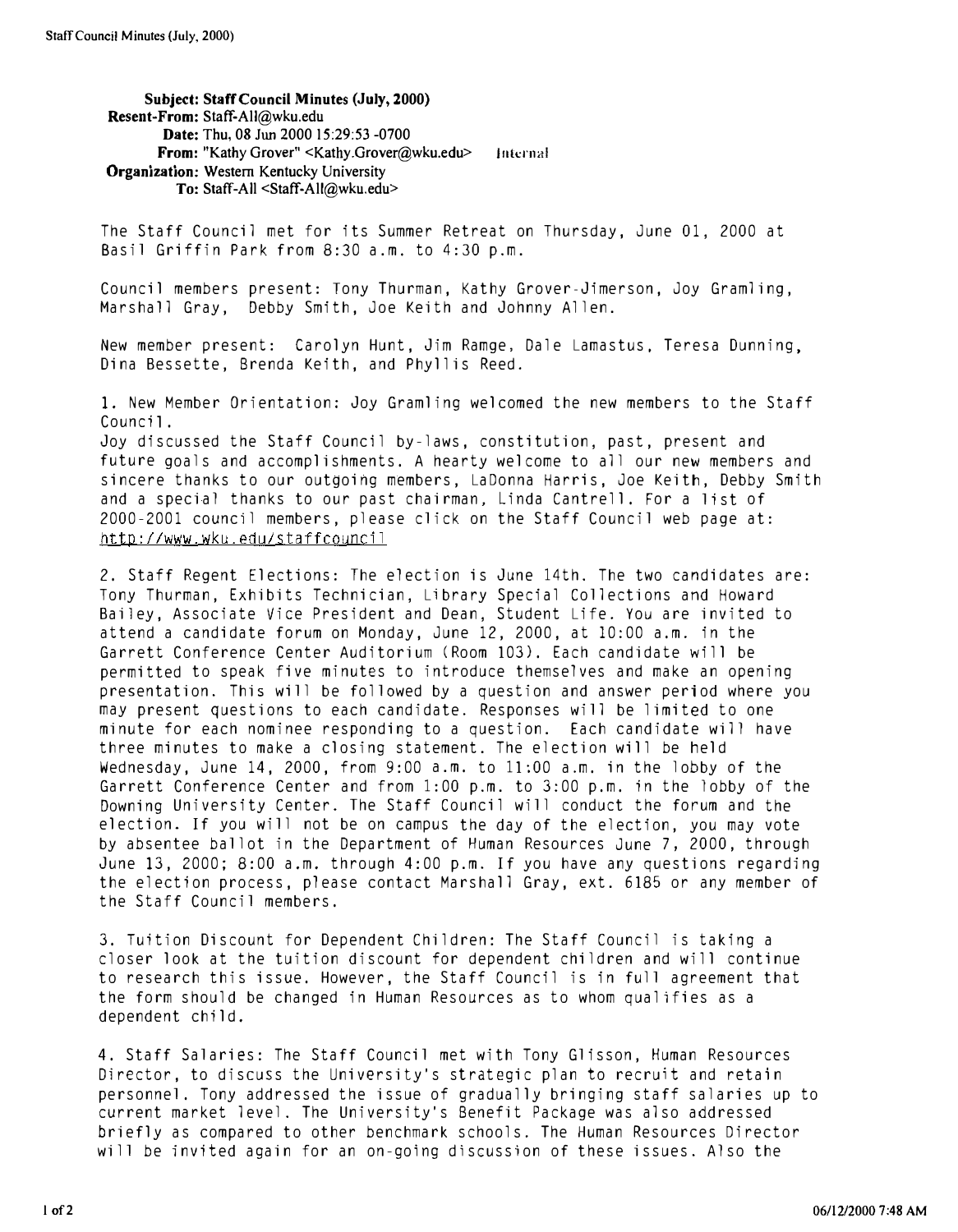Staff Council will meet to discuss an action plan to address salary issues.

5. Medical leave Bank: Even though this policy was approved by the Staff Council a few months ago, there was a discussion as to why this has not met with final approval, The Staff Council will send another letter to get this issue resolved.

6. Staff Excellence Awards: The funding has been approved and the program should be instituted campus wide by the end of August 2000.

7. Staff Council Elections: Nominations were tentatively agreed upon and during the July council meeting, with all members present, the election will be held, The nominations are: Chair, Marshall Gray; Secretary, Joy Gramling; and Treasurer, Johnny Allen.

8. Dr. Ransdell: The Staff Council met with Dr. Ransdell over lunch. Some of the issues discussed were: Staff salaries, campus morale and the future direction for the University. Future meetings during the year will be scheduled with Dr. Ransdell and the Staff Council.

With no other business, the meeting was adjourned and the next regular meeting will convene on July 6, 2000, Thursday at 10:00 a.m. in Downing University Center Conference Room.

The Staff Council wants to hear from you. Do you have a question, concern or comments? You can now email the Staff Council: staffcouncil@wku.edu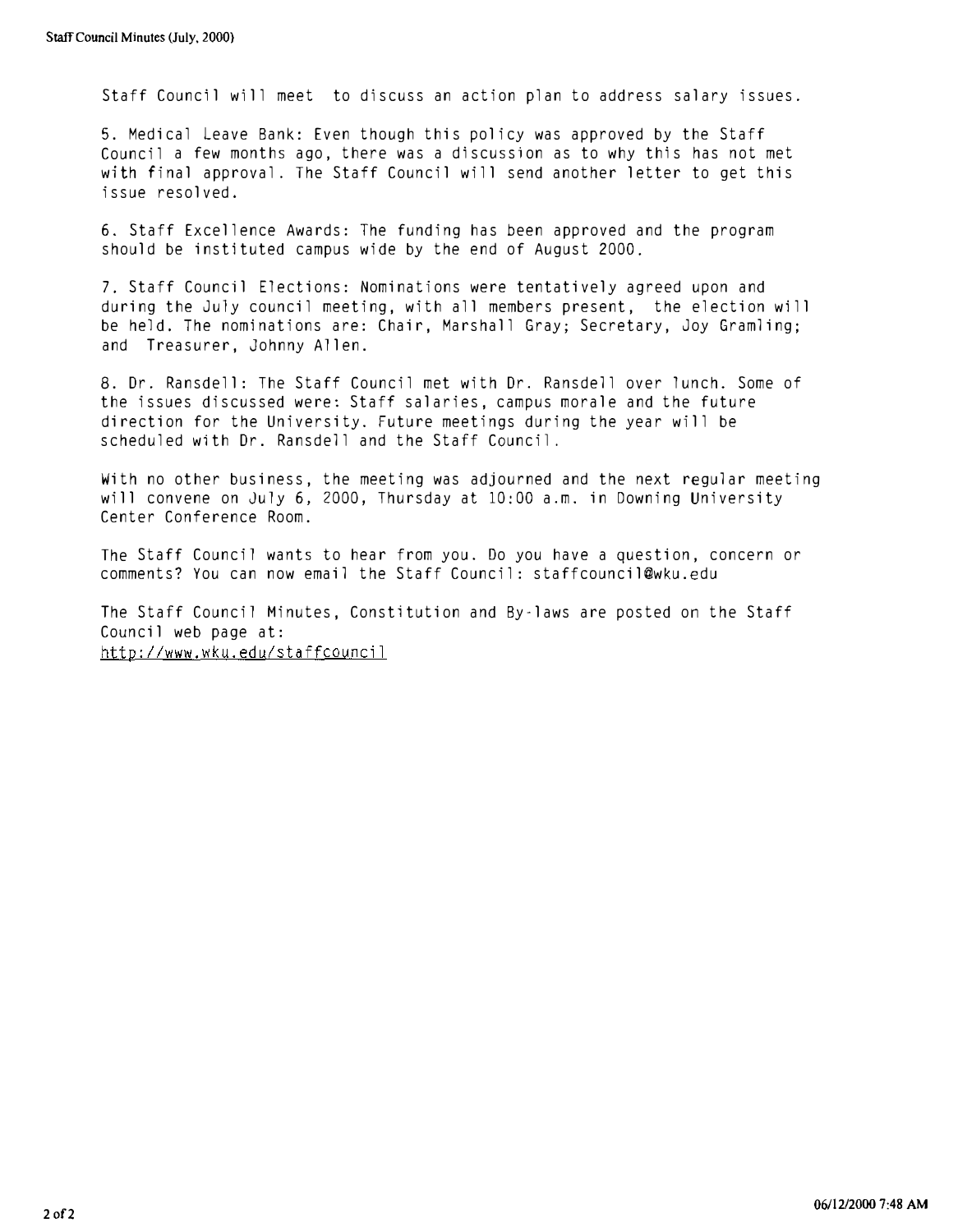Subject: Staff Council Minutes of July Meeting Resent-From: Staff-AII@wku.edu Date: Tue, 11 Jul 2000 10:15:52 -0500 From: "Joy Gramling" <Joy.Gramling@wku.edu> Organization: Western Kentucky University To: Staff-All <Staff-All@wku.edu>

The meeting was called to order on July 6, 2000 at 10 a.m. in DUC Room 349. Members present were: Johnny Allen, Dina Bessette, Teresa Dunning, Jackie Ellis, Joy Gramling, Marshall Gray, Carolyn Hunt, Kathy Jimmerson, Brenda Keith, Dale LaMastus, Elizabeth Paris, Jim Ramge, Phyllis Reed, Tony Thurman, and Brian Ward. Howard Bailey, our newly elected staff Regent was also present as was James McCaslin from the EEO/ADA Compliance office.

1. Newly elected officers for the 2000-2001 year are: Marshall Gray -Chair, Johnny Allen - Treasurer and Joy Gramling - secretary.

2. Caller ID: A concern was raised about protecting the anonymity of WKU employees making anonymous calls to the EEO office or sexual harassment University ombudsmen. If any of these offices have phones equipped with caller id, it could compromise the caller's anonymity. It was decided to research the issue to see if any of these offices have caller id capabilities and if so  $-$  what can be done to be sure anonymous calls are just that.

3. Service Awards Recognition: This has been an ongoing issue that the Council has been working on for a couple of years now. These awards would recognize employees for longevity in the form of a variety of gifts for S, 10,15, 20, 25, 30 and 35 years of service to the University. The Council feels that this would place some value on longevity and would contribute to the retention of quality employees, but this request was not funded in the last budget cycle. The Council wants to look at this program again, try to come up with other ways to fund it if possible and put it on our list of requests but it remains to be seen how high a priority it will be. In the next few months the Council will be working on prioritizing issues, in order to focus our energies on our top priorities when the Budget council begins building the new budget in January.

4. Longevity Pay Increases: Jim Ramge presented the Council with a military pay increase chart which incorporates "steps" for years of service. If something like this was implemented here at Western, it would have to be an "across the board" increase but might help put a little distance between new hires and employees who have been at Western for a number of years. Our present system is very disheartening for these employees when a new person with the same qualifications is hired for the same job and is paid more than the employee that's already here. Starting pays have been increased in order to recruit quality staff but not enough attention has been paid to the retention of the quality staff members that we already have. The Council will continue to look at this issue. We will invite Tony Glisson, Director of Human Resources to come talk to us about the existing pay structure and how it could possibly be improved.

5. Fall Break Brunch: The Council decided to have the Fall Break Brunch this year but a conscious effort will be made to streamline the operation so that we can spend more time on more pressing issues. A subcommittee will be appointed to take care of door prizes and a caterer will be hired to take care of the food. The probable date for the Brunch is october 5 in the Downing University Center. We all look forward to spending a couple of hours together during Fall Break!

6. Excellence Awards: Cash awards will be given to four staff members every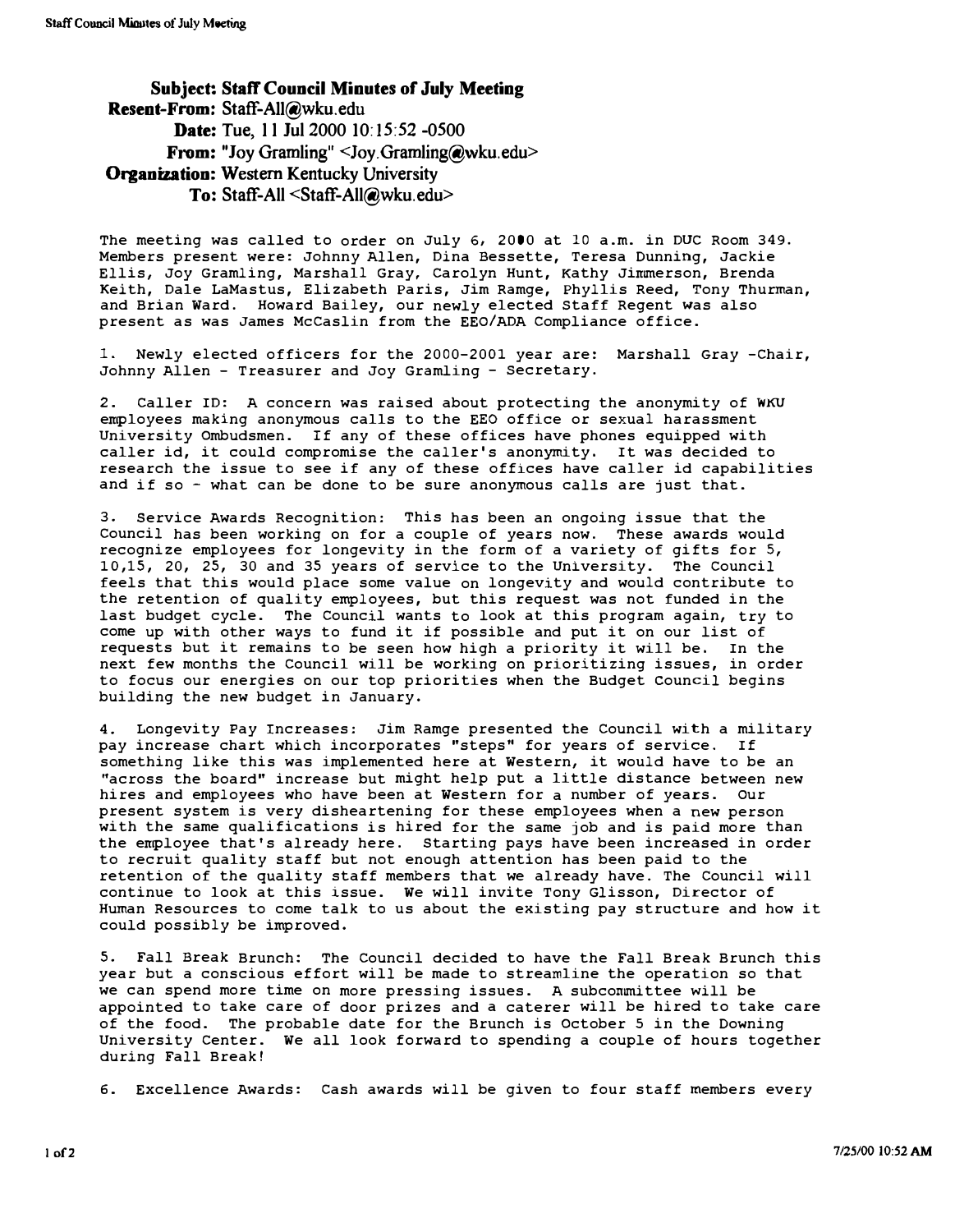year at the Fall break Brunch beginning this year. A few minor changes need to be made to the nomination forms, but Human Resources has agreed to fund this initiative and we are just about ready to set it in motion. More information will be forthcoming ..... .

7. Tuition Discount For Dependent Children: It has been brought to our attention that the on-line form to apply for this benefit stipulates that you must have claimed your child on your last tax return in order to be eligible for the benefit. However, in the actual written policy there is a provision for children of separated or divorced parents which states that the tax return does not apply in these situations. The Council has asked HR to put this language on the on-line form so that divorced or separated parents will know that they are still eligible for half off tuition for their children attending western.

8. Shared Medical Leave: The Council is still working on this issue to make sure that all remaining questions are answered. This program would allow an employee to donate a specified amount of sick time to a pool that other employees of the university who may be in need of paid sick leave could draw from. One big concern is - what are the cost implications if any? We will put this on our next agenda for further consideration.

9. KTRS Committee: For years, staff employees who are in the KTRS retirement system have been asking why they can not carry over sick leave to count toward retirement as KERS employees are able to do. This is a complicated issue with large cost implications that may require some extensive research. Some preliminary work will be done before our next meeting and a committee may then be appointed to take on this task.

10. A question was raised about the cost of a parking pass for part time employees. Kathy Grover-Jimmerson will look into this issue and bring some information to the next meeting.

Carolyn Hunt will host our next regular meeting on August 3 at 10 a.m. in Tate Page Hall Room 421.

The Staff Council wants to hear from you. Do you have a question, concern or comments? You can now email the Staff Council: staffcouncil@wku.edu The Staff Council Minutes, Constitution and By-laws are posted on the Staff Council web page at: http://www.wku.edu/staffcouncil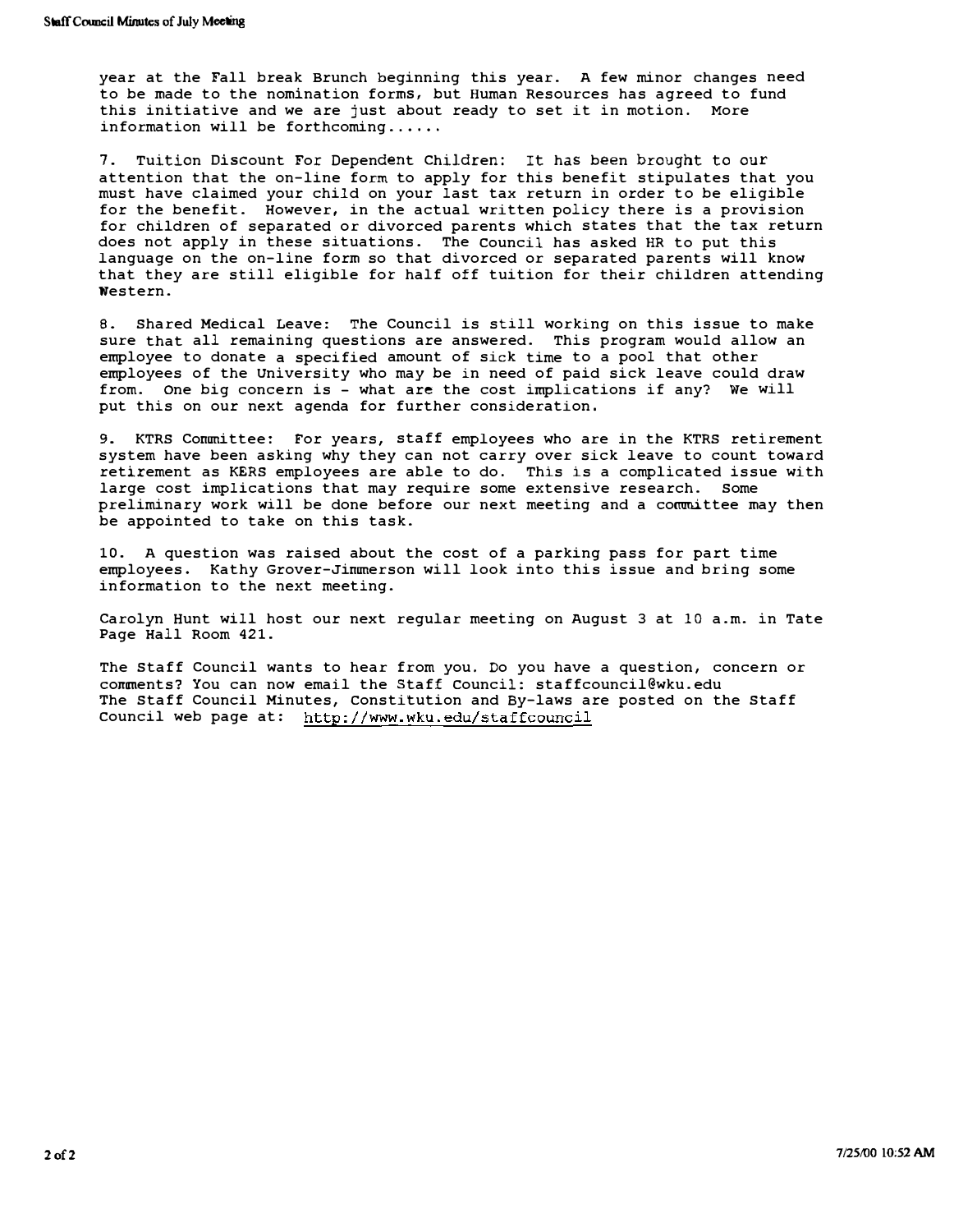SUbject: Staff Council Meeting Minutes From August 3 Resent-From: Staff-All@wku.edu Date: Fri, 04 Aug 2000 16:16:34 -0500 From: "Joy Gramling" <Joy.Gramling@wku.edu> Organization: Western Kentucky University To: Staff-All <Staff-All@wku.edu>

The meeting was called to order on August 3, 2000 at 10 a.m. in Tate Page Hall room 421. Members present were: Dina Bessette, Teresa Dunning, Jackie Ellis, Joy Gramling, Marshall Gray, Carolyn Hunt, Kathy Jimmerson, Brenda Keith, Dale LaMastus, Elizabeth Paris, Jim Ramge, and Phyllis Reed. Members absent were Johnny Allen, Tony Thurman and Brian Ward.

I. Tuition discount for dependent children: The online form has now been changed to agree with the policy which requires that your child was claimed on your last income tax return, except "In the case of legal separation or divorce, a natural or adopted child or legal ward may participate in this program regardless of which parent declares the child as a dependent for income tax purposes." Thanks to Human Resources for implementing this.

2. Anonymous caller confidentiality issue: It has been determined that none of the appointed ombudsmen (for sexual harassment complaints) have caller I.D. capability. Jim Ramge will do some follow up with the Equal Opportunity/ADA Compliance Office about this issue.

3. Vacation time accrual rate: A staff member asked the Council to consider the fact that the accrual rate for vacation time stays the same after an employee has reached 20 years of service. Even after 25 or 30 years of service, an employee can still only earn 24 vacation days a year. It was the consensus of the Council that our existing vacation time policy is very liberal and taking into consideration the Christmas Break and other paid holidays, we are satisfied with the current structure.

4. Vacation time accounting during summer hours: The Council was asked to look at the fact that during summer hours we still must use seven and a half hours of vacation time to make up for missing a seven hour day. Or if you leave work an hour early in the afternoon, you must use an hour and a half of vacation time to account for it. The Council decided that we are very happy with the summer hours schedule and we do not plan to take any action on this item.

5. University Senate: The new University Senate will begin meeting on August 31 at 3:30 p.m. in the Garrett Conference Center. One member of the Staff Council is included in the University Senate as a non-voting member. We will be sending 2 members to each meeting to represent the Staff of the University and to report back to the Council. We will send 2 different Council members each month so that we all can get a chance to observe the University Senate in action.

6. Fall Break Brunch: The Fall Break Brunch will be held October 5th in Downing University Center. Four Staff Excellence Awards (\$300 and a plaque!) will be given at the Brunch. Nomination forms will be coming in the mail in September. A Promotional Committee and a Prize Committee have now been assigned to get ready for this event.

7. Shared medical leave: The Staff Council has recommended that Human Resources present the shared medical leave policy to the Administrative Council for approval. This policy would allow employees to donate up to 5 sick days a year to a pool that could be drawn on by other employees that may be out of sick time. If the Administrative Council approves this policy, a letter of explanation will be sent to all employees from the Human Resources Department explaining the guidelines for donating and receiving sick time from your fellow employees.

8. Staff Council Priorities: After much discussion throughout the meeting about various issues, the Council made a list of priorities for the coming year. Our number one priority this year is to improve staff salaries. We want to explore two possible options to help achieve this goal - a market value adjustment pool and a longevity pay increase scale. We plan to do some homework to prepare for the next budget building cycle which will begin in December or January of this year. Priority #2 is to continue working on service awards to honor the number of years an employee has worked here, and priority #3 is to continue working on the issue of sick leave counting toward retirement for employees in the KTRS system. Sub-committees have been formed to address these important issues. They are as follows: Longevity/Salary Committee - Brenda Keith, Chair; Dina Bessette, Elizabeth Paris, Jackie Ellis and Jim Ramge. KTRS Committee - Tony Thunnan. Chair; Marshal Gray, Joy Gramling, and Brenda Keith. Service Awards - Jackie Ellis is doing some preliminary research.

The next meeting will be held on September 7 at 10 a.m. in the second floor conference room of Wetherby Administration Building.

The Staff Council wants to hear from you. Do you have a question, concern or comments? You can now email the Staff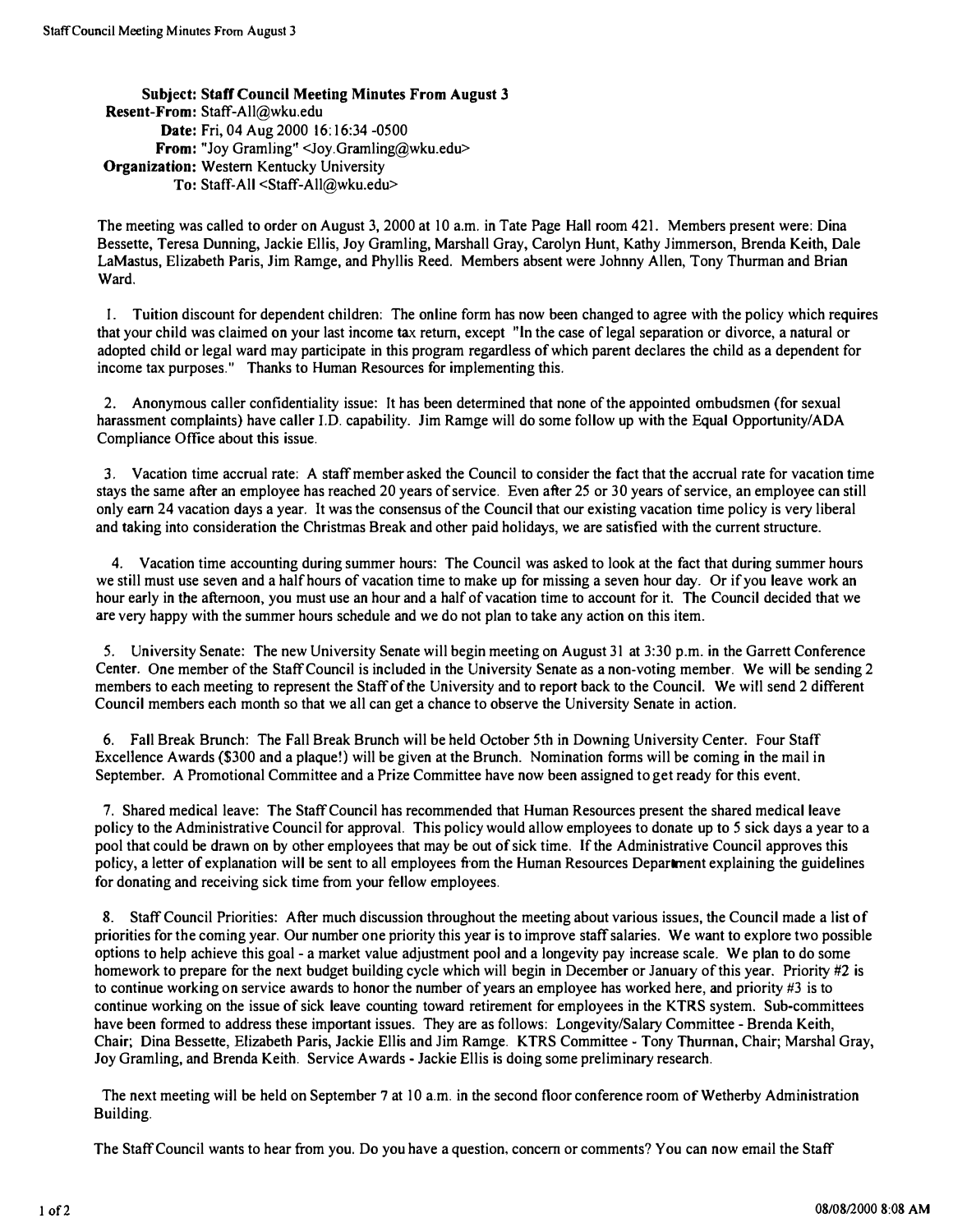Council: staffcouncil@wku.edu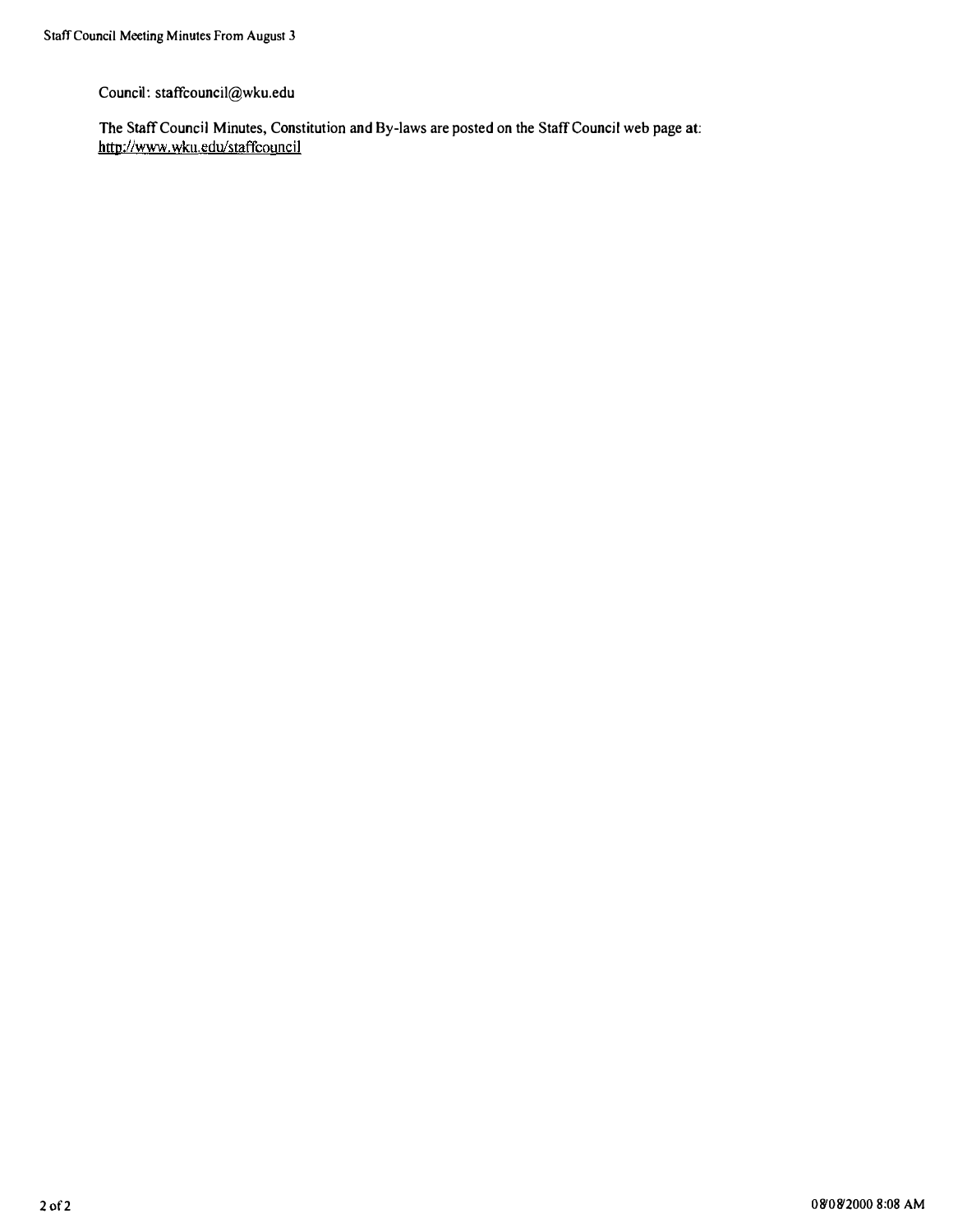Subject: Staff Council Minutes of 9/7/00 meeting Date: Tue, 12 Sep 2000 16:47:47 -0500 From: Joy Gramling <Joy.Gramling@wku.edu> Organization: Western Kentucky University To: Staff-All <Staff-All@Wku.edu>

The meeting was called to order on September 7th, 2000 at 10 a.m. in the second floor conference room of Wetherby Administration Building. Members present were: Johnny Allen, Dina Bessette, Jackie Ellis, Joy Gramling, Marshall Gray, Carolyn Hunt, Kathy Jimmerson, Brenda Keith, Elizabeth Paris, Phyllis Reed, and Tony Thurman. Staff Regent Howard Bailey and Tony Glisson were also in attendance. Members absent were: Teresa Dunning, Dale LaMastus, Jim Ramge and Brian ward.

1. Health Insurance: Tony Glisson presented the tentative plan designs for 2001 to the Council. There are 3 different plan designs, Basic, Standard and High. Following approval by the Insurance committee and then by the Administrative Council, several campus wide forums will be held in order to get feedback from employees. As we get close to open enrollment in November, the Department of Human Resources will conduct some educational sessions for the campus community to explain this year's insurance options. Times and locations will be announced. Tony noted that the high cost of pharmaceuticals has been a big cost driver in formulating the new plan designs. The good news is that the University's contribution will go up this year by \$45 to \$215 per month per employee. Tony urged employees to look into the option of a medical reimbursement account - a pre taxed medical savings account that can help pay out of pocket medical costs. This would be a good option for employees who waive the University's health insurance plan (because they are covered by their spouse's plan, for example) and the University's contribution can be put into such an account. More information on health insurance options will be forthcoming.

2. Salary Committee Report: This Committee has been charged with looking into ways to help accomplish our organizational goal of improving staff salaries. Suggestions made by the Committee to improve equity pay issues regarding new hires, transfers, promotions and lateral moves included: a) a check sheet completed prior to assigning new hire rates that analyze others currently in the department within the same pay bands. b) a analysis by VP areas and departments to determine what current equity issues are occurring and c) a Compensation Committee is needed to review salaries. The COUncil discussed ways to come up with data to support a request for a pool of money to bring up salaries of positions that are lower than "market value" during the next budget cycle. We want to continue to address the issue of compensation for length of service as well.

3. Raises for Part Time Employees: There are many part time employees on this campus who do not receive annual raises. There is not a pool of money allocated to departments for this purpose, so if a department wants to give raises to the part time staff the money must be carved out of the existing departmental budget. Some departments choose not to do this. The Council feels that it is not fair to these employees who are such an important part of our workforce. The Council would like to bring this issue to the attention of the Budget Council and the President. Part of the Western's Strategic plan is to recruit and retain quality staff and part time employees are staff here at Western and should not be forgotten at raise time.

4. Staff Excellence Awards: This new program is now up and running. Cash awards of \$300 and a plaque will be given to four outstanding staff employees at our Fall Break Brunch this year. Everyone should have received a mailing on this including a nomination form. If you need a form or have any questions contact the Department of Human Resources. We already have some nominations get your nomination in by September 18. The Council would like to thank Donald Smith and the Alumni Center for funding these awards.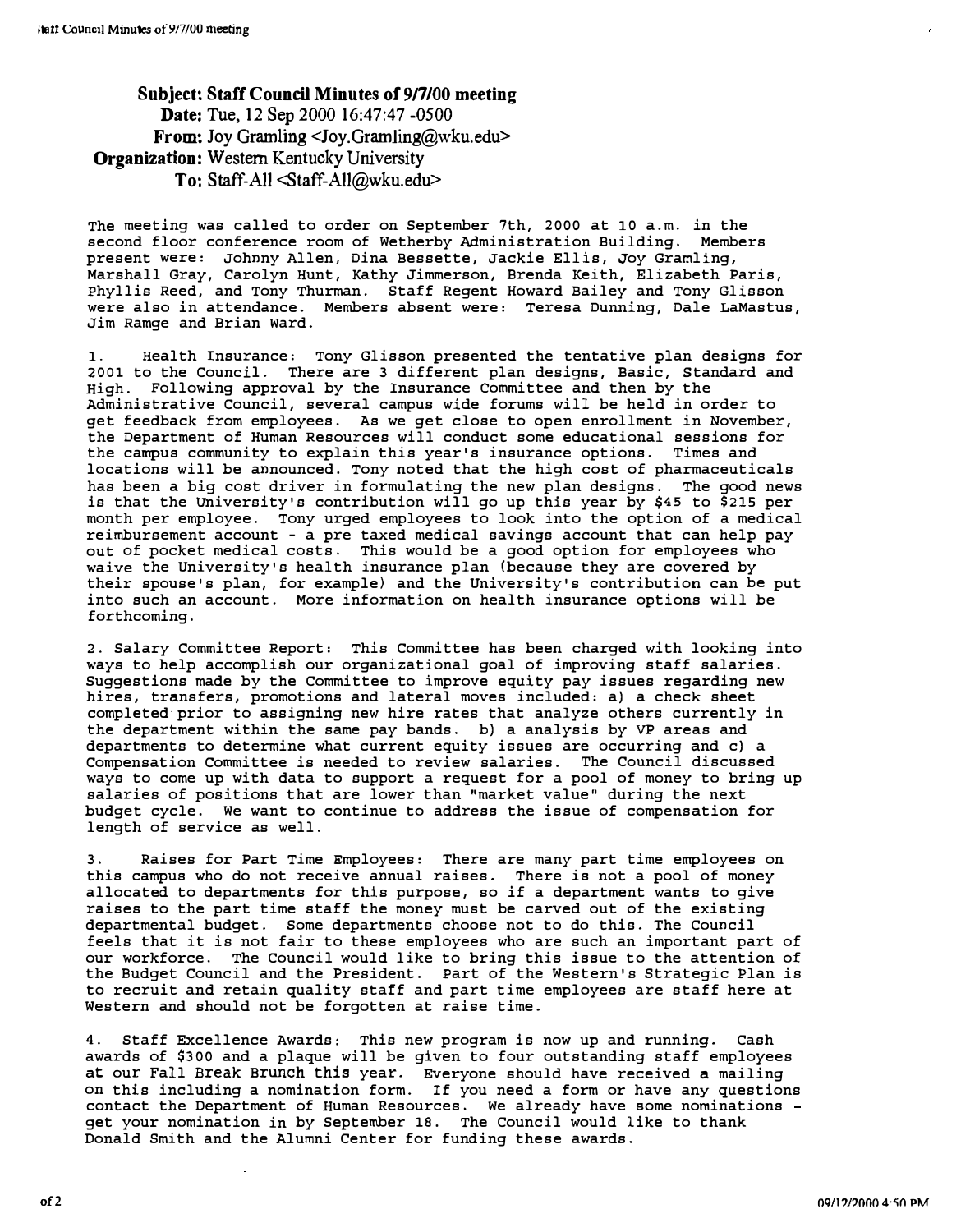5. Fall Break Brunch: The Brunch will be taking place on October 5, 2000 from 9-l1 a.m. in the DUC lobby and patio area. We hope to have quicker food service this year since there will be four food stations instead of two. There will also be some good prizes and music by Jeff Younglove. We hope to see everyone at this annual event.

6. University Senate Report: The Staff Council holds a non-voting seat on the university Senate and will be sending two members to each monthly meeting. Dina Bessette and Jay Gramling attended the first University Senate meeting on August 31, 2000 and reported to the Council. Items of interest included: make-up of Senate, standing committees etc., Post Tenure Review system of Faculty, update on this year's Budget Council, report on the old Faculty Senate's evaluation of the President's job performance, and a presentation to the University Senate by Wood Selig, Athletic Director, on the

proposed athletic fee increase for students.

7. Service Awards: Jackie Ellis presented some research she did concerning service awards at other universities in Kentucky. These awards are given for number of years of service to the university and range from lapel pins to plaques, and receptions to banquets. Funding for the program continues to be a stumbling block for a similar program here at Western but we will continue to look for funding options.

8. KTRS Committee Report: This committee has been charged with looking into the possibility of staff employees in the KTRS retirement system being able to use their accumulated sick time toward retirement as employees in the KERS system do. Tony Thurman reported that the committee has looked at some research that was done about 5 years ago. The major problem identified in this information is the fact that Western's faculty (most of whom are also in KTRS) have no formal sick leave policy which would make accounting for sick time impossible. No changes can be made without including all participants of the retirement system. This is a complex issue that will take some time to research. The committee will continue working on this issue.

9. Other Business: Staff Regent Howard Bailey updated the Council on his recent efforts to get feedback from employees at Facilities Management by providing an "Opportunity for Improvement" form and several drop box locations. He also gave a brief report on the August Board of Regents meeting.

Our next Staff Council meeting will be held on October 12 at 10 a.m. in DUC.

The Staff Council wants to hear from you. Do you have a question, concern or comments? You can now email the Staff Council: staffcouncil@wku.edu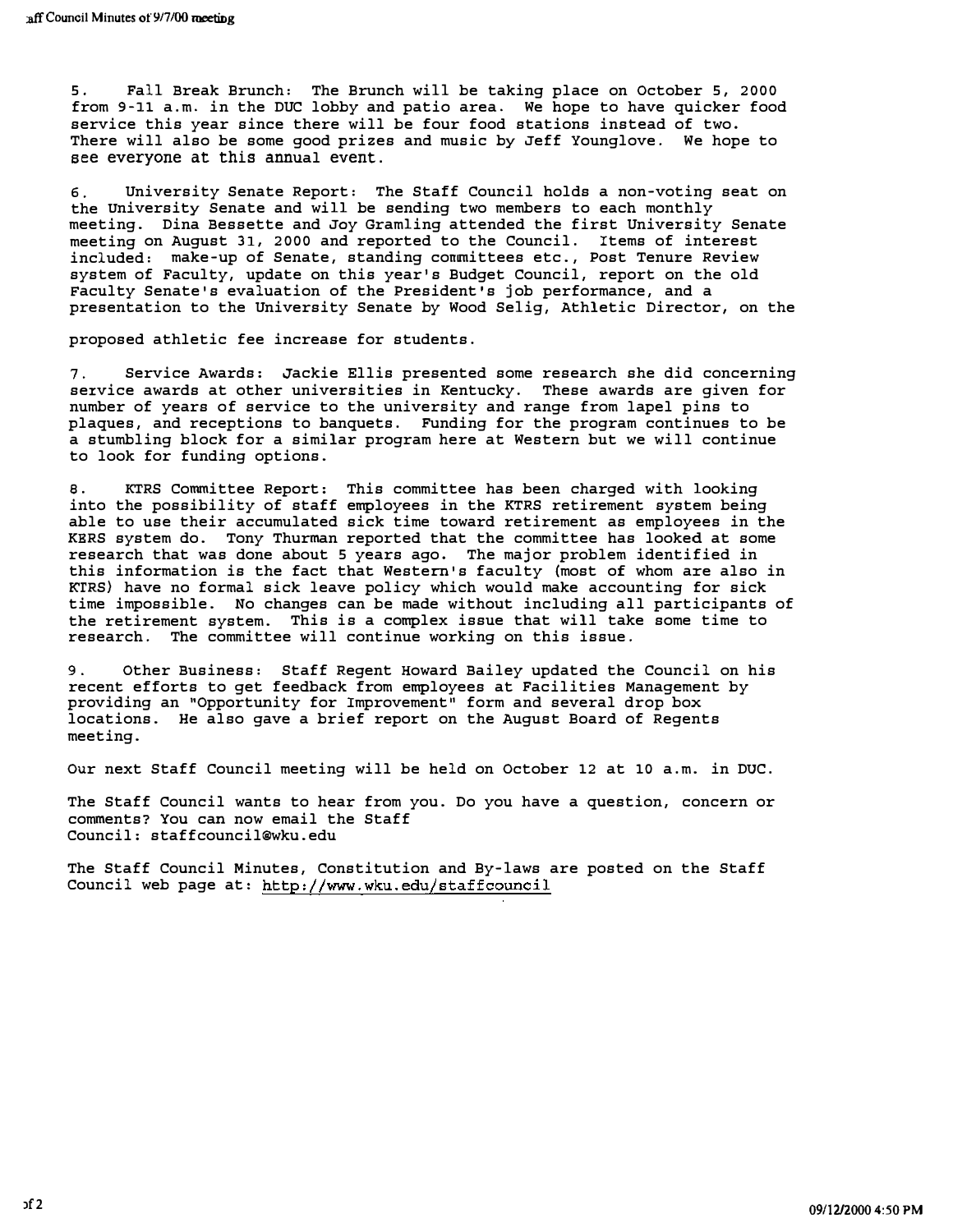#### Subject: Staff Council meeting minutes 10/12/00 Resent-From: Staff-AII@wku.edu Date: Mon, 16 Oct 2000 16:42:43 -0500 From: "Joy Gramling" <Joy.Gramling@wku.edu> Organization: Western Kentucky University To: Staff-All <Staff-AII@wku.edu>

The meeting was called to order October 12, 2000 at 10 a.m. in DUC room 340. Members present were: Teresa Dunning, Jackie Ellis, Joy Gramling, Marshall Gray, Carolyn Hunt, Kathy Grover-Jimerson, Brenda Keith, Dale LaMastus, Elizabeth paris, Jim Ramge, and Tony Thurman. Staff Regent Howard Bailey and Claus Ernst were also in attendance. Members absent were: Johnny Allen, Dina Bessette, Phyllis Reed and Brian Ward.

1. Health Insurance: Claus Ernst, who has been chairing the insurance committee, spoke to the council about the background of the committee, the six recommendations that were made to the President and the reasoning for making those recommendations. The Council has been very concerned about the health insurance issue since the premium structure came out several weeks ago. The council would like to thank Dr. Ransdell for giving the campus community the chance to voice our opinion and then listening to us. As most of you know by now, the recommendations made by the insurance committee have been accepted by the administration including increasing the University contribution to \$315. The insurance committee also recommended: giving each employee the same contribution, a cafeteria plan which will create medical spending accounts with any money left over after an individual's premiums are paid, dropping Plan C, increasing single premiums by \$25 to create a cushion against further deficit (the increase is covered by the increase in university contribution) and putting money left from medical reimbursement accounts at the end of the year back into a pool for insurance purposes only.

2. university Senate Report: Johnny Allen and Joy Gramling attended September's meeting of the university Senate September 21. The major topic of discussion was the crisis that was developing around the health insurance after the premium structure and plan designs had been released. A resolution was passed calling for the President and the Board of Regents to immediately raise the university contribution to the benchmark average of \$337 per month (the Council decided electronically the next day to make it a joint resolution). A resolution was also passed stating the senate's opposition to a proposed \$90 increase in the student athletic fee. A motion asking the CPE to study the amount of money spent on athletics at regional universities in KY did not pass. The Senate is preparing it's 5 budget priorities to send to the Budget Council later this month. The next meeting of the University Senate is October 19 at 3:30 in the Garrett Ballroom.

3. Wrap up of Fall Break Brunch: The Council would like to thank the donors, the participants and all those who helped make this year's Brunch a big success. A few notes were made about how to make next year's event even better.

4. Budget Priorities for 2001: Marshall Gray, chair of the Staff council is one of the eight members of the University Budget Council which will meet October 26th. The members have been asked to bring five budget priorities to the table. The Council reached a consensus on our five areas of concern. They are: Market adjustments for support staff starting with the lowest paid and working up, health insurance, part time salary adjustments on an annual basis, continued enhancement of employee benefit package (life insurance, dental care, etc.), and ensuring annual compensation increases for full time staff.

The next meeting of the Staff Council will be November 2, 2000 in DUC room 226.

The Staff council wants to hear from you. Do you have a question, concern or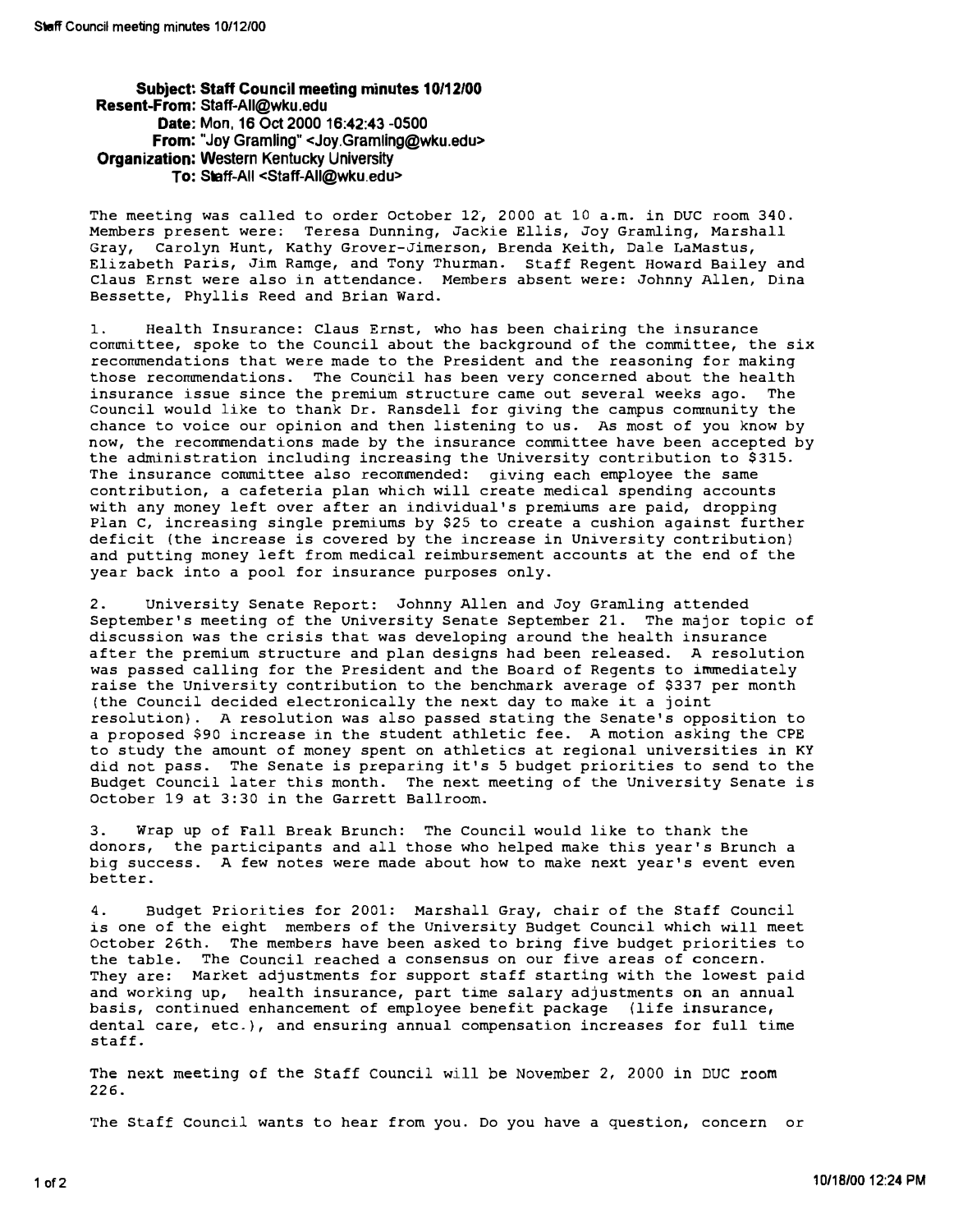comments? You can now email the Staff Council: staffcouncil@wku.edu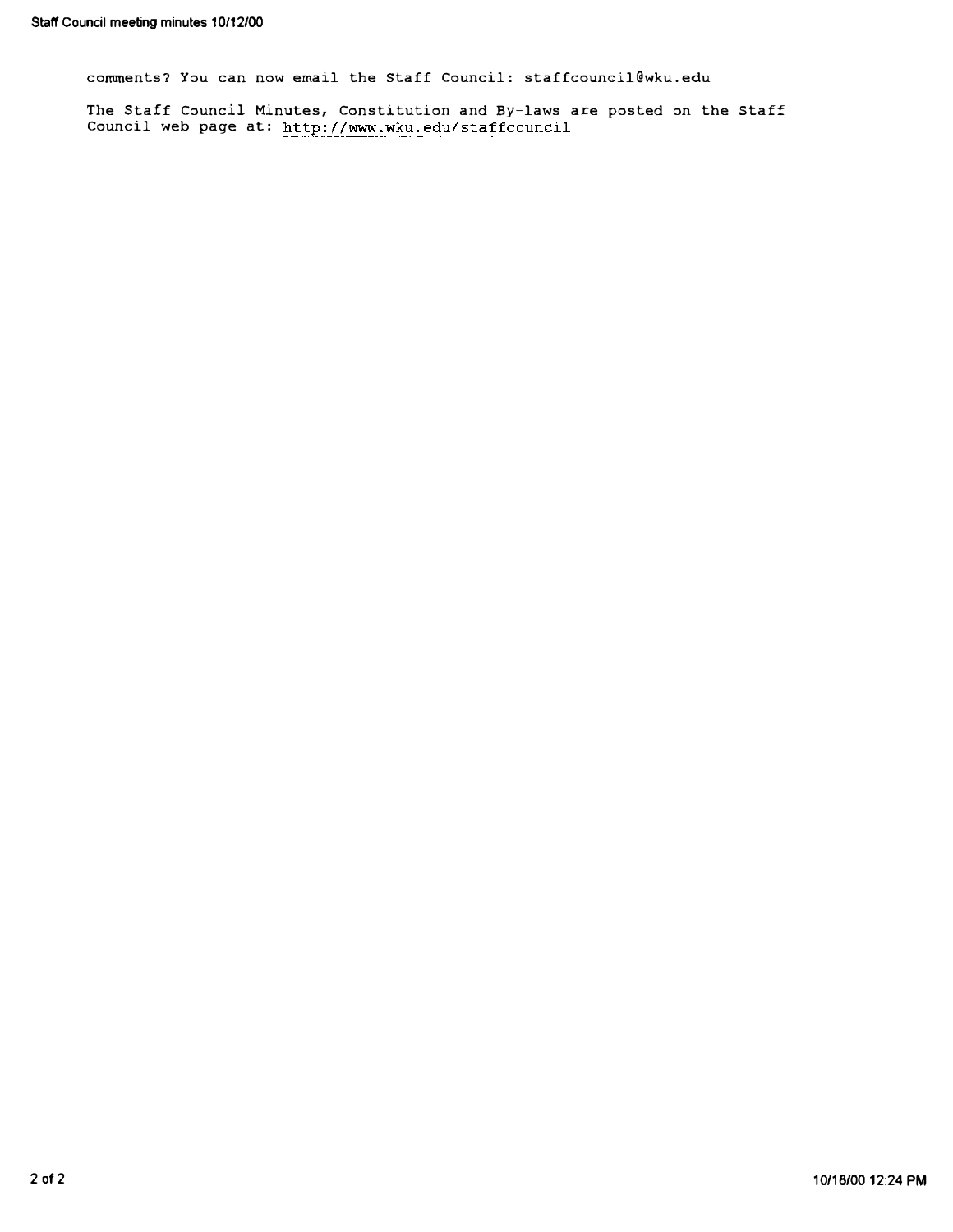Subject: Staff Council minutes of 11/2 meeting Resent-From: Staff-AII@wku.edu Date: Wed, 08 Nov 2000 09:11:52 -0600 From: "Joy Gramling" <Joy.Gramling@wku.edu> **Organization:** Western Kentucky University To: Staff-All <Staff-AII@wku.edu>

The meeting was called to order on November 2, 2000 at 10 a.m. in DUC room 226. Members present were: Johnny Allen, Dina Bessette, Teresa Dunning, Joy Gramling, Marshall Gray, Kathy Grover-Jimerson, Carolyn Hunt, Brenda Keith, Dale LaMastus, Elizabeth Paris and Tony Thurman. Staff regent Howard Bailey was also in attendance. Members absent were: Jackie Ellis, Jim Ramge, Phyllis Reed and Brian Ward.

1. Regent Report: Howard Bailey covered some of the issues from last week' s Board of Regents' agenda. He said his vote for the increase in the student athletic fee was a vote for the future. He is optimistic that Western's parking problem will be eased by this and that the cut in the Athletics Department budget years ago will finally be addressed. Howard also spoke on the fact that Western settled three sexual harrassment lawsuits out of court instead of tying up time and resources by going to court.

2. Budget council Report; Marshal Gray, our Staff Council representative on the Budget Council reported on the meeting held November 2, 2000. This meeting was mostly informational. Several members shared the five budget priorities from their area including Academica Affairs, Student Affairs and Staff Council. A list from the President has also been presented. Several items that seem to be on most everyone's list so far are health insurance, salary increases for faculty and staff, and covering fixed costs. The Budget Council has a lot of work to do and will meet every week for the next four or five weeks.

3. Report on University Senate: Our two representatives to the University Senate in October were Marshall Gray and Jim Ramge. In the report from the Senate President, Patricia Minter, thanked the Staff Council for signing on to the resolution that was sent to the University President asking for the increased University contribution to health insurance. Other items of interest were that the Senate web page will soon be up and running and will be using Microsoft Word. Committees are still being formed, but there were several reports from committees that are already working. President Ransdell spoke to the Senate about the goals of the University for the next several years.

4. Health Insurance committee: The committee that will take up health insurance for the 2001-2002 year is now being formed. Members who served on the last committee have been asked to return if they want to serve. Since Marshall Gray' s term on the Council will end before the work of the committee will be done, Joy Gramling has been elected to serve as the Staff Council representative.

5. Staff Excellence Awards: The Council is looking at ways to improve the process of nominating and selecting employees for the new Staff Excellence Awards that were given for the first time at the Fall Break Brunch last month. A resolution was passed that clarifies the role of the Department of Human Resources and the selection committee\_ HR will collect nominations, put them into categories, verify employment status and then turn nominations over to the selection committee. The committee will make all award decisions and will make all necessary contacts to ensure that the award winners are worthy recipients. We are very pleased with this program and want to continue to make it even better.

6. KTRS Committee Report: Tony Thurman reported that he has spoken to a KTRS representative in Frankfort who has confirmed that none of the KTRS rules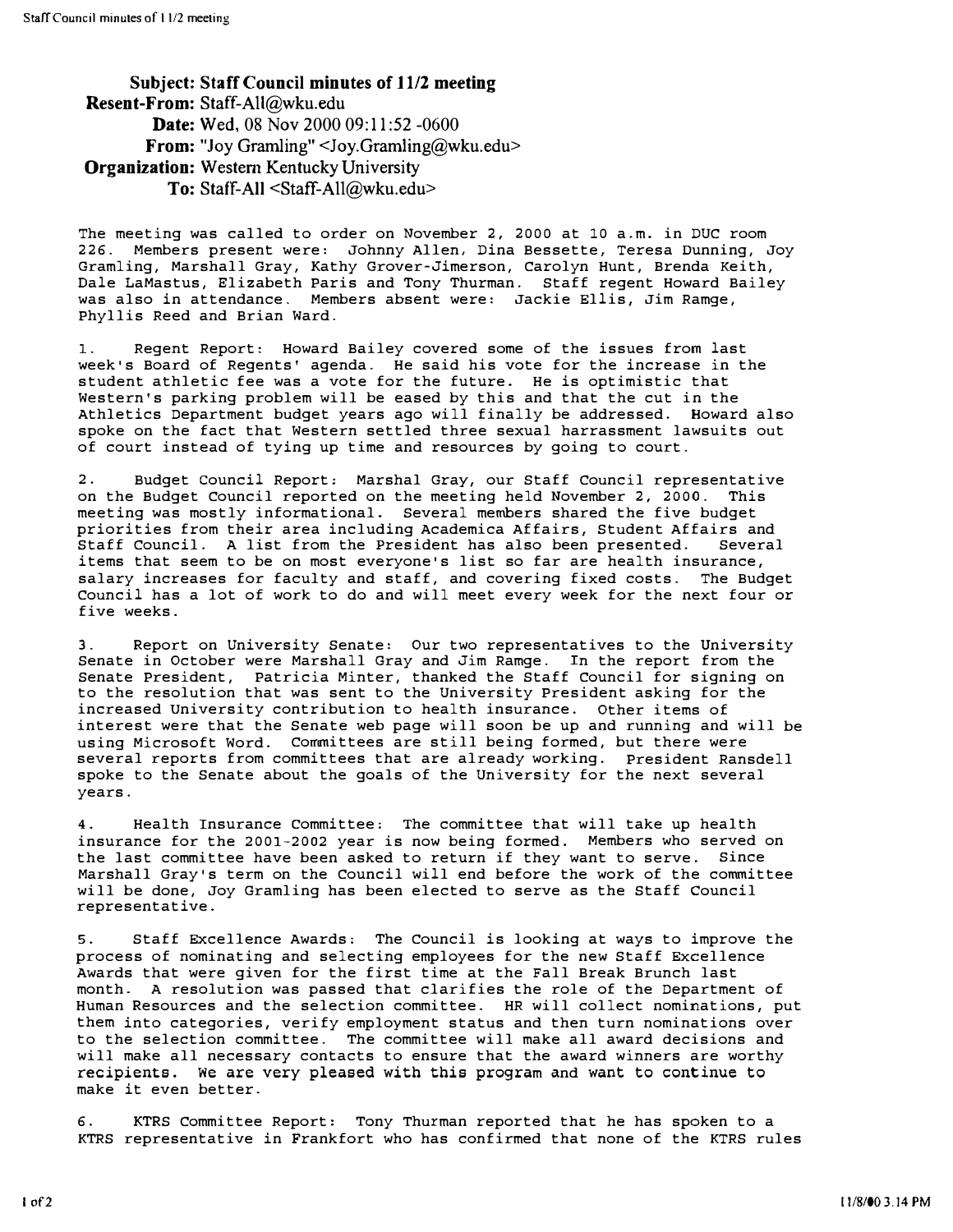have changed for the last 5 years, so most of the information that was gathered by the Council a few years ago (with the exception of WKU employee information) is still valid. Any changes made for WKU employees who are in the KTRS retirement system must be made for the whole group and since most of our employees in KTRS are faculty, our next step will be to take this issue to the University Senate. The only way the KTRS employees could be allowed to use accumulated sick time toward retirement (as employees in the KERS system can) would be if our faculty adopted a formal sick leave policy so that their sick days can be accounted for just as sick time is accounted for staff employees in the KTRS system. The two major obstacles are; creating a formal sick leave policy for faculty and asking the administration to put up the money it would take to buy the sick time from KTRS (the state pays for the costs involved in allowing KERS members to use accumulated sick leave toward retirement) . The committee will continue to work on this complicated issue.

7. The Council has been asked to check on the status of a salary study that was recommended by the Task Force on the Status of Women. The administration had said the study would be done this fall, but nothing is happening on it so far. The Council will follow up on this issue.

The next meeting of the Staff Council will be December? at 10 a.m. in DUC room 226

The Staff Council wants to hear from you. Do you have a question, concern or comments? You can now email the Staff Council: staffcouncil@wku.edu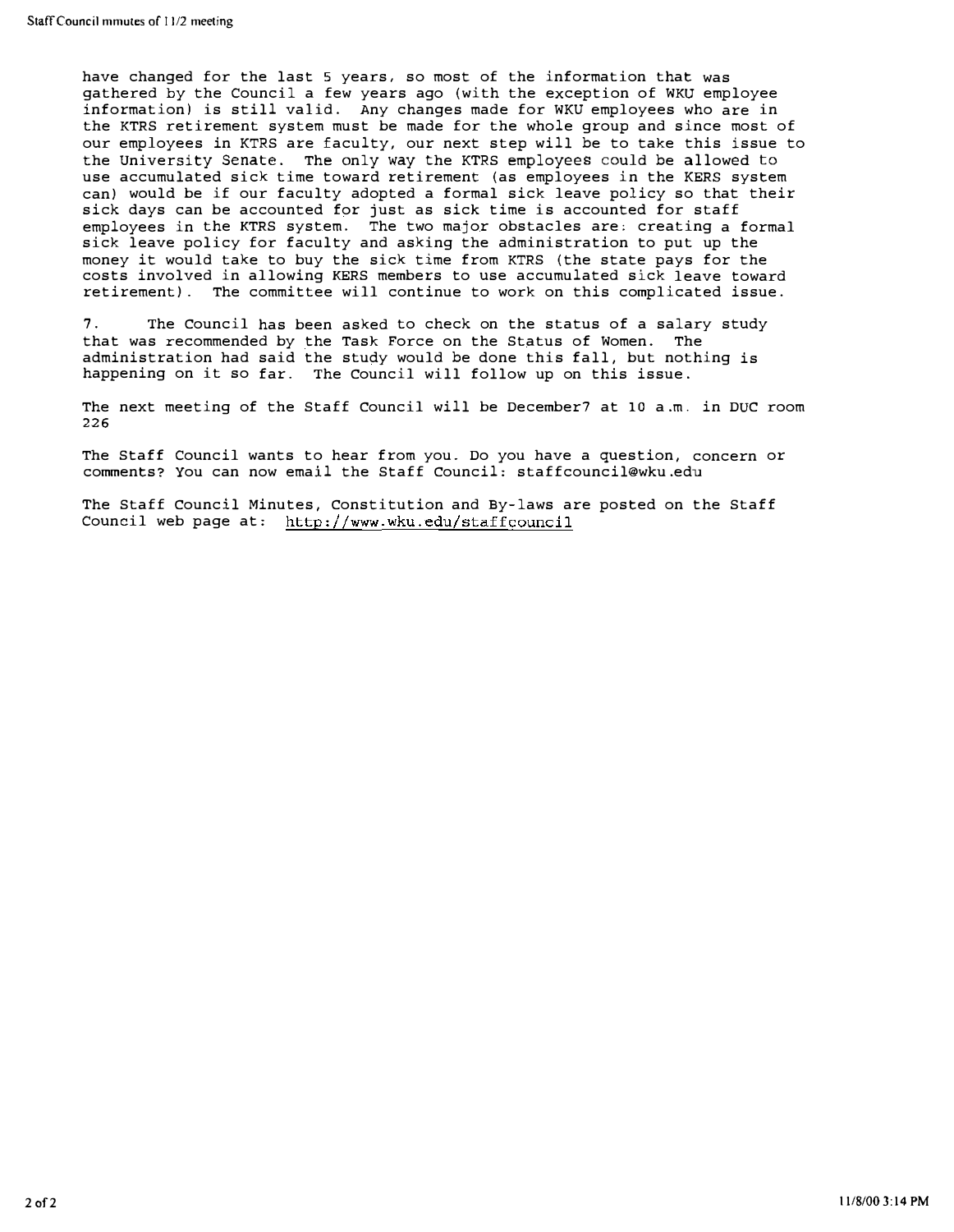Subject: Staff Council meeting minutes 12/7/00 Resent-From: Staff-All@wku.edu Date: Tue, 12 Dec 2000 16:29:03 -0600 From: "Joy Gramling" <Joy.Gramling@wku.edu> **Organization:** Western Kentucky University To: Staff-All <Staff-AII@wku.edu>

The meeting was called to order December 7, 2000 at 10:00 a.m. in DUC room 226. MemberS present were Johnny Allen, Dina Bessette, Teresa Dunning, Jackie Ellis, Joy Gramling, Marshall Gray, Carolyn Hunt, Brenda Keith, Elizabeth Paris, Jim Ramge, Phyllis Reed and Brian ward. Staff Regent Howard Bailey was also in attendance. Members absent were: Kathy Grover-Jimerson, Dale Lamastus and Tony Thurman.

1. Staff Regent Report: Howard Bailey told the Council about the special Meeting of the Board of Regents held December 1, 2000. The Administration asked the Board to vote to cut two men's sports teams (golf and tennis) to help the Athletics Department balance its' budget in the future. The vote was a tie so the teams will not be dropped. We plan to invite Athletics Director Wood Selig to our next meeting to ask questions about our present and future conference affiliations.

2. University Senate Report: Phyllis Reed reported on the University Senate Meeting which was held November 16, 2000. A resolution was passed by the Senate objecting to the recent naming of Meredith Hall. The Senate also passed a resolution asking that the President hold the Athletics Department accountable for their yearly budget. Other items of interest were reports from the Curriculum Committee and the Faculty Welfare Committee.

3. Habitat for Humanity: An idea which is in the beginning stages was brought to the Council - to join forces with the local Habitat for Humanity organization to build a house for a WKU employee by WKU employees. We certainly have all the necessary skills available here on campus if we could get enough volunteers. There are lots of questions to be answered but the Council is very enthusiastic about the possibilities. We will do some homework and come back to this issue very soon.

4. Staff Excellence Awards: The Selection Committee will be reconvened in January to evaluate this year's selection procedures and fine tune the process ..

5. Budget Council Report: Marshall reported that this year's institutional budget priority list is as follows:

> Recruit and retain quality faculty and staff Provide funds for academic enrollment, retention and access Improve physical resources Provide permanent funding for recurring expenses

These priorities are in no particular order. Marshall provided the Budget Council with a copy of last year's staff salary analysis which was done by the Department of Human Resources, for some background information to support our push for market salary adjustments "from the bottom up" for the lowest paid staff. The Council feels that no one who works here should be below the poverty line. The Council also feels that in house equity is one of our biggest problems and that our present classification system is not working. The Carroon Study was implemented to address compensation issues but the program has not been completely successful in all aspects (The Salary Committee of the Staff Council will meet in early January to try to address these important issues). Marshall will continue to work to keep staff salary increases on the Budget Council's priority list at their weekly meetings .